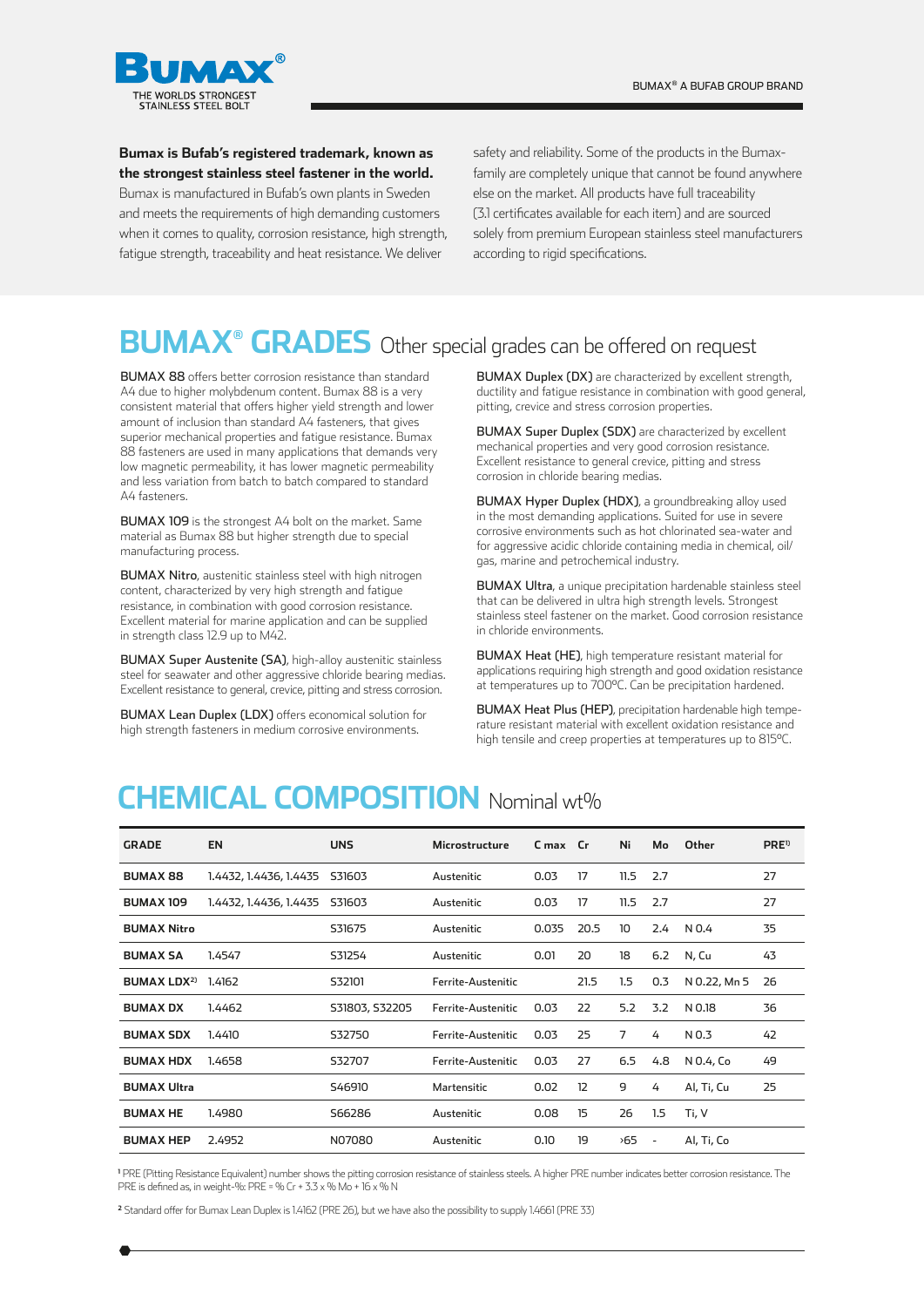### **MECHANICAL PROPERTIES** in as delivered condition

|                                  |                     | Strength          |                                              |                   |                                    |                   |                  |                                        |                  |
|----------------------------------|---------------------|-------------------|----------------------------------------------|-------------------|------------------------------------|-------------------|------------------|----------------------------------------|------------------|
| Grade                            | <b>Dimension</b>    | <b>Class</b>      | <b>Screws and stud bolts</b>                 |                   |                                    |                   | <b>Nuts</b>      | <b>Washers</b>                         |                  |
|                                  |                     |                   | <b>Tensile strength</b><br>$R_{\rm m}$ , min |                   | Yield strength<br>$R_{p0,2}$ , min |                   | Elongation, min  | <b>Stress under</b><br>proof load, min | Hardness,<br>min |
|                                  | mm                  |                   | <b>MPa</b>                                   | ksi               | <b>MPa</b>                         | ksi               | mm               | <b>MPa</b>                             | HV               |
| <b>BUMAX 88</b>                  | M3 - M36            | 88                | 800                                          | 116               | 640                                | 92                | 0.3 <sub>d</sub> | 800                                    | 200              |
| <b>BUMAX 88, PED</b>             | M6 - M30            | 88                | 800                                          | 116               | 640                                | 92                | 0.4 <sub>d</sub> | 800                                    | 200              |
| <b>BUMAX 109</b>                 | M3 - M12<br>$>$ M12 | 109<br>109        | 1000<br>1000                                 | 145<br>145        | 900<br>800                         | 130<br>116        | 0.2 <sub>d</sub> | 1000                                   | 300              |
| <b>BUMAX Nitro</b>               | ≤M42                | 109<br>129        | 1000<br>1200                                 | 145<br>174        | 900<br>1080                        | 130<br>156        | 0.2 <sub>d</sub> | 2)                                     | 2)               |
| <b>BUMAX SA</b>                  | $\leq M42$          | 88<br>109         | 800<br>1000                                  | 116<br>145        | 640<br>800                         | 92<br>116         | 0.2 <sub>d</sub> | 2)                                     | 2)               |
| <b>BUMAX LDX</b>                 | $\leq M42$          | 88<br>109<br>129  | 800<br>1000<br>1200                          | 116<br>145<br>174 | 640<br>900<br>1080                 | 92<br>130<br>156  | 0.3 <sub>d</sub> | 2)                                     | 2)               |
| <b>BUMAX DX</b>                  | $\leq M42$          | 88<br>109<br>129  | 800<br>1000<br>1200                          | 116<br>145<br>174 | 640<br>900<br>1080                 | 92<br>130<br>156  | 0.3 <sub>d</sub> | 2)                                     | 2)               |
| <b>BUMAX SDX</b>                 | $\leq M42$          | 88<br>109<br>129  | 800<br>1000<br>1200                          | 116<br>145<br>174 | 640<br>900<br>1080                 | 92<br>130<br>156  | 0.3 <sub>d</sub> | 2)                                     | 2)               |
| <b>BUMAX HDX</b>                 | $\leq M8$           | 88<br>109<br>129  | 800<br>1000<br>1200                          | 116<br>145<br>174 | 640<br>900<br>1080                 | 92<br>130<br>156  | 0.3 <sub>d</sub> | 2)                                     | 2)               |
| <b>BUMAX Ultra</b> <sup>1)</sup> | $\leq M16$          | 149<br>159<br>169 | 1400<br>1500<br>1600                         | 203<br>217<br>232 | 1260<br>1350<br>1440               | 182<br>195<br>208 | 0.2 <sub>d</sub> | 2)                                     | 2)               |

 Bumax Ultra is a grade that is tailor made to solve customer needs in regards of strength, ductility, fatigue and wear resistance. Values in the table are typical strength values, but even higher strength levels can be achieved on some designs and dimension, up to tensile strength levels of 2500 MPa.

On request

The data shown in the table are typical and are representative for the majority of standard fasteners. May be subject to alterations, depending on size and design.

# **PROPERTIES AT LOW AND HIGH TEMPERATURES**

It is important to understand what happens with the fastener material when operating at elevated temperatures for prolonged times. Properties such as thermal expansion, strength, ductility, corrosion resistance and fatigue resistance are affected by high temperatures and its effect on the jointed application must be considered from case to case. The diagram to the right shows typical yield strength losses that instantly occur in the material when exposed to high temperatures. Property changes during prolonged service at elevated temperature must also be considered. Gas corrosion at high temperature is totally different compared to wet corrosion at lower temperatures. Furthermore, changes in mechanical properties might gradually change over time due to ageing and creep deformation. Ageing that occurs in all stainless steel material over time is enhanced by high stresses in the material in combination with high temperature or temperature fluctuations, and can lead to ductility losses in the material. Creep deformation is a slow plastic deformation under the influence of mechanical stresses. It can occur as a result of long-term exposure to stresses that are still under the yield strength of the material and the effect increases at higher temperatures. Bumax HE and Bumax HEP are high temperature resistant grades optimized for high temperature conditions and are much more stable against ageing, gas oxidation, creeping and strength losses compared to regular stainless steels.

An increased brittleness at subzero and especially cryogenic temperatures is characteristic of all steels and metals in general. Some steel grades become more brittle than others at cryogenic temperatures below -150°C. This depends mainly on microstructure, chemical composition and internal stress. Austenitc stainless steels has generally better impact strength at very low temperatures than Duplex, Ferritic and Martensitic stainless steel.

To understand the environment and application requirements is therefore crucial. Your local Bumax sales representative will help you selecting the right material.



Yield strength  $R_{nQ}$  (MPa)



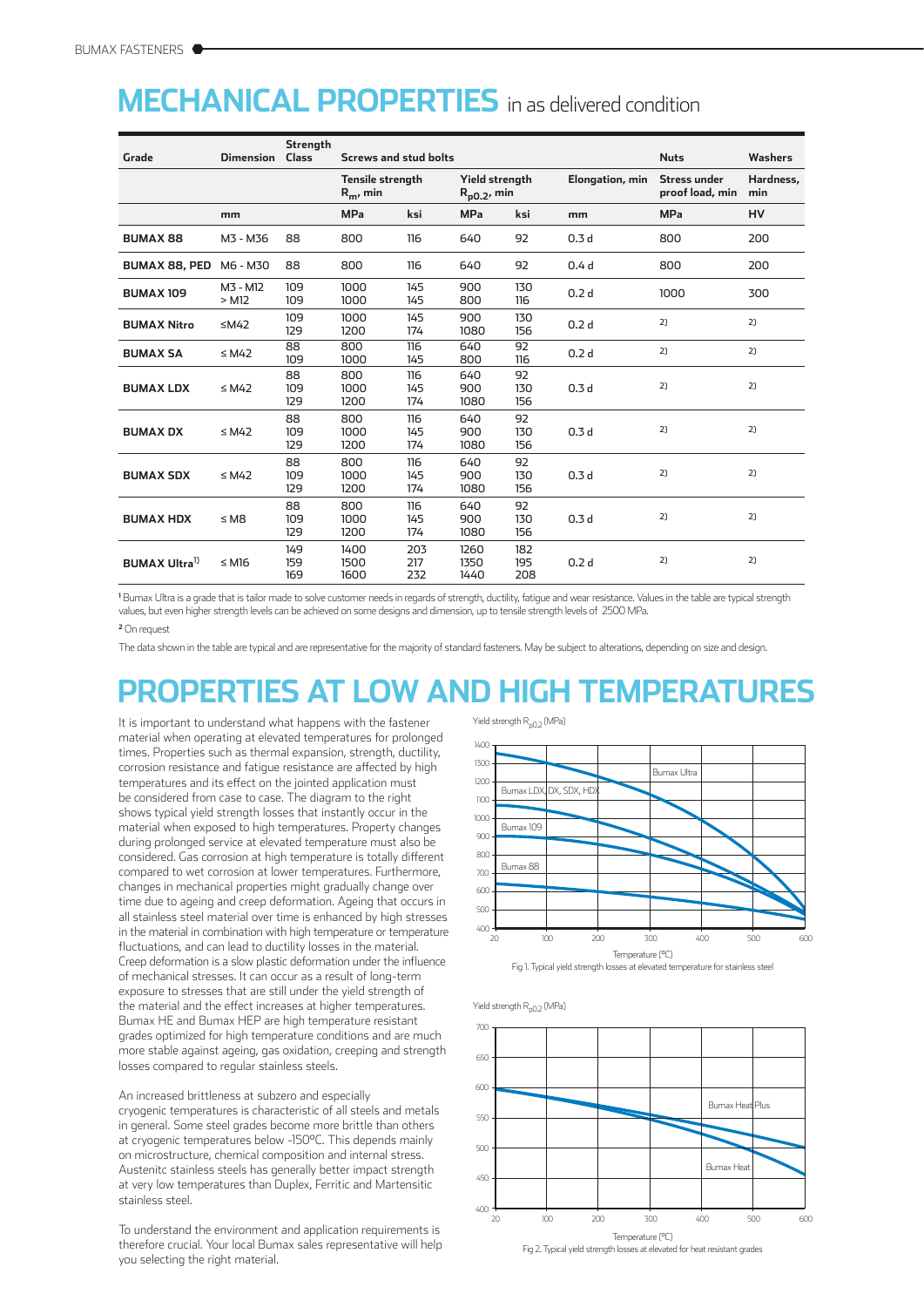#### PHYSICAL PROPERTIES at 20°C, unless stated otherwise

| Grade              | Thermal expansion, mean values in temperature ranges (x10 <sup>-6</sup> ) per <sup>o</sup> C |             |             |             |             |             |       |  |
|--------------------|----------------------------------------------------------------------------------------------|-------------|-------------|-------------|-------------|-------------|-------|--|
|                    | 20 to 100°C                                                                                  | 20 to 200°C | 20 to 300°C | 20 to 400°C | 20 to 500°C | 20 to 600°C |       |  |
| <b>BUMAX 88</b>    | 16.5                                                                                         | 17          | 17.5        | 17.5        | 18          | 18          | 1.006 |  |
| <b>BUMAX 109</b>   | 16.5                                                                                         | 17          | 17.5        | 17.5        | 18          | 18          | 1.007 |  |
| <b>BUMAX Nitro</b> | 15                                                                                           | 15.5        | 16          | 16.5        | 17          | 17          | 1.003 |  |
| <b>BUMAX SA</b>    | 16                                                                                           | 16          | 16.5        | 16.5        | 17          | 17          | 1.003 |  |
| <b>BUMAX LDX</b>   | 12.5                                                                                         | 13          | 13.5        | 13.5        | 14          | 14.5        | 100   |  |
| <b>BUMAX DX</b>    | 12.5                                                                                         | 13          | 13.5        | 13.5        | 14          | 14.5        | 100   |  |
| <b>BUMAX SDX</b>   | 12.5                                                                                         | 13          | 13.5        | 13.5        | 14          | 14.5        | 100   |  |
| <b>BUMAX HDX</b>   | 12.5                                                                                         | 13          | 13.5        | 13.5        | 14          | 14.5        | 100   |  |
| <b>BUMAX Ultra</b> | 11.5                                                                                         | 12          | 12          | 12.5        | 12.5        | 13          | 1000  |  |
| <b>BUMAX HE</b>    | 16.5                                                                                         | 16.5        | 17          | 17          | 17.5        | 17.5        | 1.007 |  |
| <b>BUMAX HEP</b>   | 12                                                                                           | 13          | 13          | 13.5        | 13.5        | 14          | 1.001 |  |

### **CORROSION RESISTANCE**

| Grade                | Urban          |           | Marine, salt water<br>Hydrochloric acid (HCl) at 50°C |           |                | Sulphuric acid (H <sub>2</sub> SO <sub>2</sub> ) at 50°C |    |                           |                |     |
|----------------------|----------------|-----------|-------------------------------------------------------|-----------|----------------|----------------------------------------------------------|----|---------------------------|----------------|-----|
|                      | High           | Low       | High                                                  | 0.1%      | 1%             | 2%                                                       | 3% | 1%                        | 10%            | 30% |
| <b>BUMAX 88, 109</b> | $\circ$        | $\circ$   | O                                                     | O         |                |                                                          |    | $\circ$                   |                |     |
| <b>BUMAX Nitro</b>   | ं              | O         | ≎                                                     | O         | O              |                                                          |    | ं                         | ⇔              | O   |
| <b>BUMAX SA</b>      | ं              | $\circ$   | $\circ$                                               | ं         | ⇔              | $\circ$                                                  |    | $\circ$                   | ⇔              | ≎   |
| <b>BUMAX LDX</b>     | ं              | $\bullet$ | $\bullet$                                             | $\bullet$ | $\bullet$      |                                                          | e  | $\mathbb{C}^{\mathbb{N}}$ | €              |     |
| <b>BUMAX DX</b>      | $\circ$        | ≎         | O.                                                    | $\bullet$ | O              |                                                          |    | ⇔                         | ⇔              |     |
| <b>BUMAX SDX</b>     | ं              | $\circ$   | $\circ$                                               | ं         | $\mathbb{C}^*$ | $\circ$                                                  |    | $\circ$                   | $\ddot{\odot}$ | ≎   |
| <b>BUMAX HDX</b>     | ं              | €         | o                                                     | ं         | €              | Đ.                                                       | ⇔  | ं                         | ⇔              | ≎   |
| <b>BUMAX Ultra</b>   | $\mathbb{C}^2$ | $\bullet$ |                                                       |           |                |                                                          |    | $\bullet$                 |                |     |

No corrosion under normal conditions  $\qquad \qquad$  Not suitable, corrosion is likely to occur

Possible risk of corrosion, but the steel grade might be suitable depending on requirement, environment, design and maintenance.

Low: Mild condition, such as low concentrations at low temperatures. High: Severe condition, such as high concentrations at elevated temperatures.

### **PRELOAD AND TIGHTENING TORQUE**

Preload is needed to keep the jointed part together and function correctly for long periods of time, resisting both static and dynamic loads.

The combined stresses in the joint should normally not exceed the yield strength of the fastener. In practical use can the recommended pretension vary between 50-80% of the yield strength  $R_{p0.2}$ . Tightening torque is needed to achieve the necessary preload. The recommended tightening torque depends on many parameters such as friction, fastener strength, thread diameter, screw type and tightening procedure. The recommendation used for Bumax products are based on a targeted preload of about 65-70% of the yield load and a friction coefficient of 0.14-0.16, which can only be obtained by a burr-free surface and using high quality lubrication. Recommended preload and tightening torque data can be found at www.bumax.se.